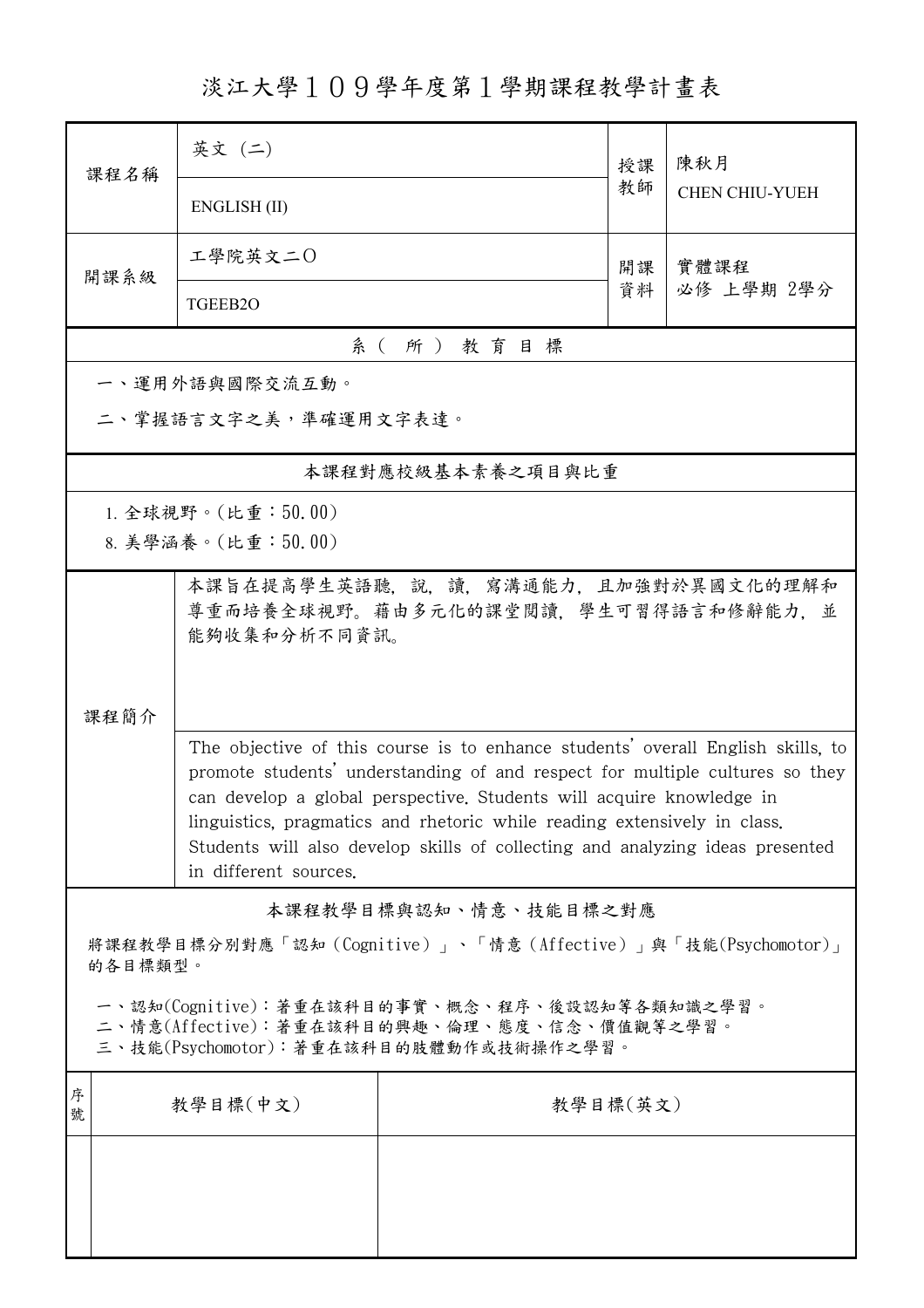|                | 用字。                        | 1. 運用英語自我介紹、對話, 提<br>出問題或說出感想。<br>2. 書寫文法正確的英文句子。<br>3. 理解英文文章的大意、組織與 |    | 1. To help students use English to introduce<br>themselves, carry out a conversation, raise questions,<br>or express opinions.<br>2. To teach how to write grammatically correct<br>sentences in English.<br>3. To help students understand the main idea,<br>organization, and diction of English texts. |                                                                                                                             |  |
|----------------|----------------------------|-----------------------------------------------------------------------|----|-----------------------------------------------------------------------------------------------------------------------------------------------------------------------------------------------------------------------------------------------------------------------------------------------------------|-----------------------------------------------------------------------------------------------------------------------------|--|
|                |                            |                                                                       |    | 教學目標之目標類型、核心能力、基本素養教學方法與評量方式                                                                                                                                                                                                                                                                              |                                                                                                                             |  |
| 序號             | 目標類型                       | 院、系 $(\kappa)$  <br>核心能力 基本素養                                         | 校級 | 教學方法                                                                                                                                                                                                                                                                                                      | 評量方式                                                                                                                        |  |
| 1              | 認知                         |                                                                       | 18 | 講述、討論                                                                                                                                                                                                                                                                                                     | 測驗、作業、討論(含<br>課堂、線上)、報告(含<br>口頭、書面)                                                                                         |  |
|                |                            |                                                                       |    | 授課進度表                                                                                                                                                                                                                                                                                                     |                                                                                                                             |  |
| 週次             | 日期起訖                       | 內 容 (Subject/Topics)                                                  |    |                                                                                                                                                                                                                                                                                                           | 備註                                                                                                                          |  |
|                | $109/09/14$ ~<br>109/09/20 | Orientation                                                           |    |                                                                                                                                                                                                                                                                                                           |                                                                                                                             |  |
| $\overline{2}$ | $109/09/21$ ~<br>109/09/27 | Chapter 1                                                             |    |                                                                                                                                                                                                                                                                                                           |                                                                                                                             |  |
| 3              | $109/09/28$ ~<br>109/10/04 | Chapter 1                                                             |    |                                                                                                                                                                                                                                                                                                           | $10/01$ (四) 中秋<br>節;10/02 (五) 彈性<br>放假 Oct. 1,<br>Mid-Autumn Festival.<br>No Class Oct. 2,<br>Extended Holiday, No<br>Class |  |
|                | $109/10/05$ ~<br>109/10/11 | Chapter 1                                                             |    |                                                                                                                                                                                                                                                                                                           | 10/09 (五) 國慶日補<br>假;10/10 (六) 國慶<br>日 Oct. 9, Extended<br>Holiday, No Class Oct.<br>10, Double Tenth Day,<br>No Class       |  |
| 5              | $109/10/12$ ~<br>109/10/18 | Chapter 1                                                             |    |                                                                                                                                                                                                                                                                                                           |                                                                                                                             |  |
| 6              | $109/10/19$ ~<br>109/10/25 | Chapter 2                                                             |    |                                                                                                                                                                                                                                                                                                           |                                                                                                                             |  |
|                | $109/10/26$ ~<br>109/11/01 | Chapter 2                                                             |    |                                                                                                                                                                                                                                                                                                           |                                                                                                                             |  |
| 8              | $109/11/02$ ~<br>109/11/08 | Chapter 2                                                             |    |                                                                                                                                                                                                                                                                                                           |                                                                                                                             |  |
| 9              | $109/11/09$ ~<br>109/11/15 | Review                                                                |    |                                                                                                                                                                                                                                                                                                           |                                                                                                                             |  |
| 10             | $109/11/16$ ~<br>109/11/22 | 期中考試週                                                                 |    |                                                                                                                                                                                                                                                                                                           |                                                                                                                             |  |
| 11             | $109/11/23$ ~<br>109/11/29 | Chapter 3                                                             |    |                                                                                                                                                                                                                                                                                                           |                                                                                                                             |  |
| 12             | $109/11/30$ ~<br>109/12/06 | Chapter 3                                                             |    |                                                                                                                                                                                                                                                                                                           |                                                                                                                             |  |
| 13             | $109/12/07$ ~<br>109/12/13 | Chapter 3                                                             |    |                                                                                                                                                                                                                                                                                                           |                                                                                                                             |  |